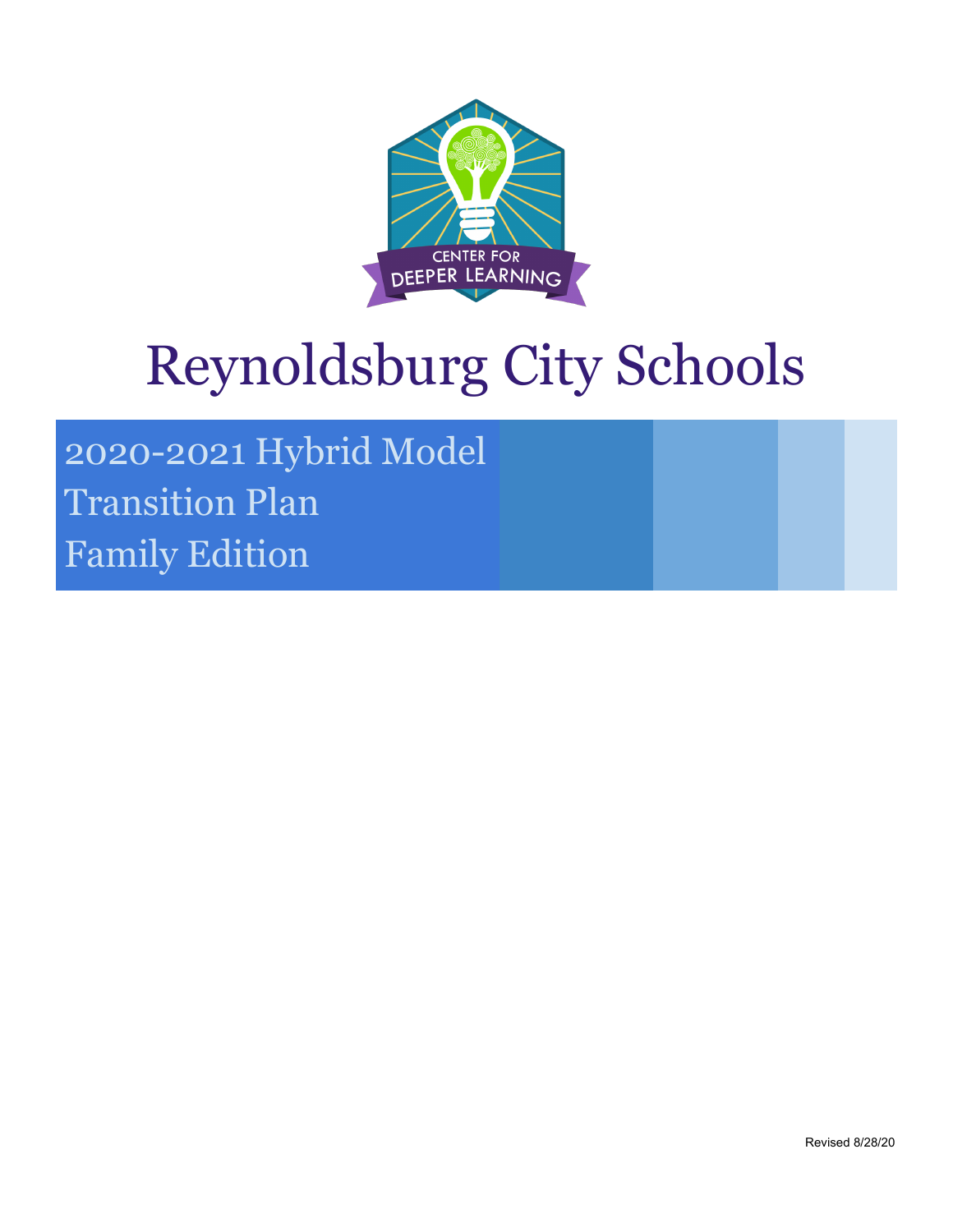

# Table of Contents

- [Hybrid Model Basics](#page-2-0)
- [Masks/Face Coverings](#page-2-1)
- [Arrival, Dismissal, and Bus Procedures](#page-2-2)
- **[Classrooms](#page-3-0)**
- [Restrooms](#page-3-1)
- **[Hallways](#page-3-2)**
- [Breakfast/Lunch](#page-3-3)
- [Recess](#page-3-4)
- [Guidance for Attending School](#page-4-0)
- [Other Pandemic Safety Considerations](#page-4-1)
- Hybrid Schedule: Waggoner Road Middle School & [Waggoner](#page-5-0) Road Junior High
- Hybrid Schedule: 9X, All 10-12 [Academies,](#page-5-1) STEM Middle @ Baldwin
- [Remote-Hybrid Schedule: Half-Day Kindergarten](#page-6-0)
- [Remote-Hybrid Schedule: Full Day Kindergarten & Elementary Schools](#page-7-0)
- [Remote-Hybrid](#page-7-1) Schedule: Middle Schools and High School Academies

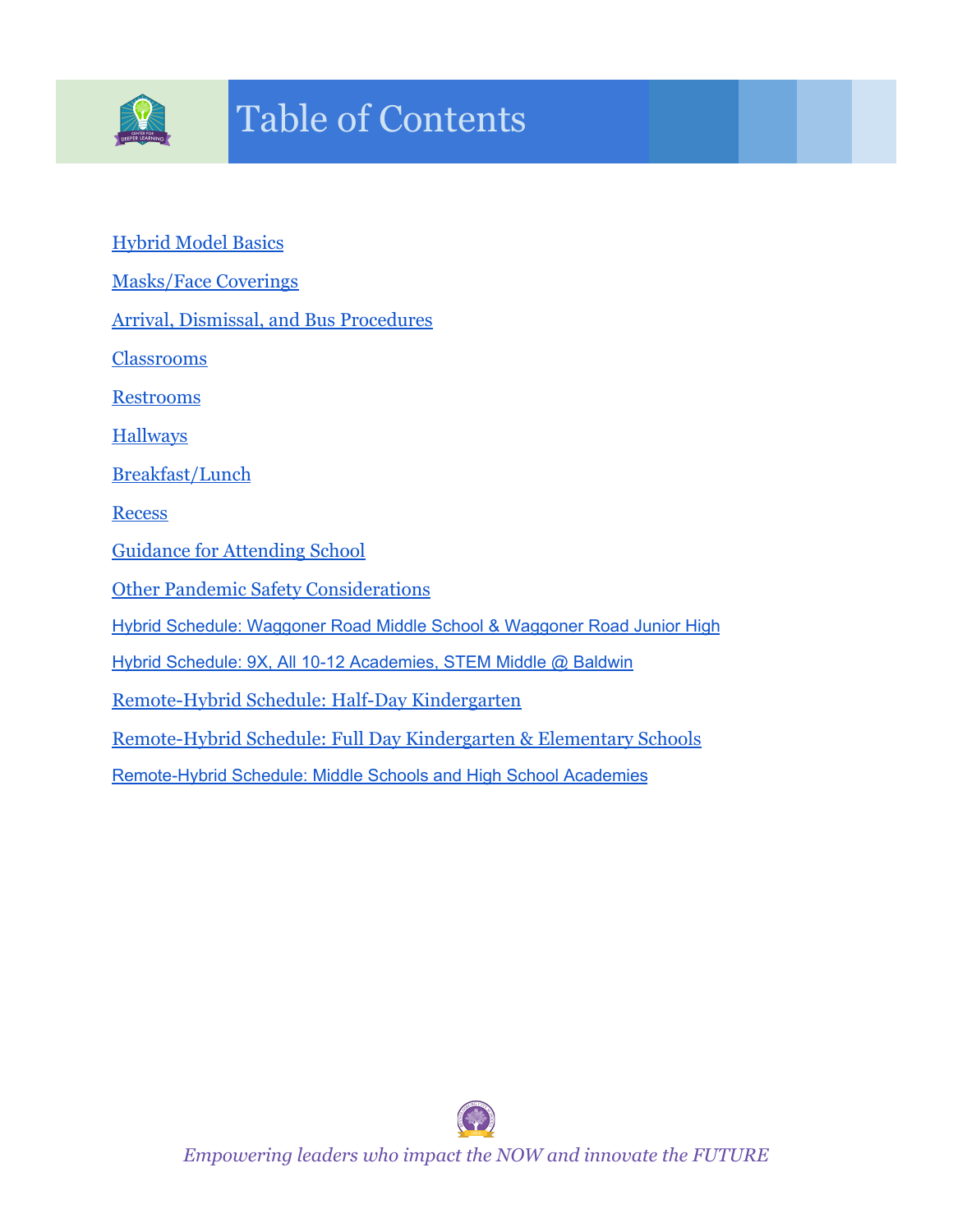

# Hybrid Procedures

# <span id="page-2-0"></span>**Hybrid Model Basics**

- ❏ Schools will operate on their regular building schedules Monday-Friday.
- ❏ Classes will be live-streamed, and students who are enrolled in the RCS Virtual Academy will be instructed by the teachers they've had since the beginning of the year.
- ❏ Students in grades K-12 who are enrolled in the RCS Virtual Academy will participate using the same schedule as their peers.

# <span id="page-2-1"></span>**Masks/Face Coverings**

- ❏ All teachers, staff, and students will wear cloth or disposable masks. Masks may not be medically possible for all students. In order for students to be exempted from the face covering requirement, the [Student](https://forms.gle/YXrTM7m4NUVRzmoX9) Face Covering [Exemption](https://forms.gle/YXrTM7m4NUVRzmoX9) Request must be submitted by a parent/guardian. All exemptions must be approved by the District, including face shields.
- ❏ Parents or legal guardians must provide masks (cloth or disposable) for their student(s) on a daily basis.
- ❏ Student mask breaks may be given by teachers at specific times during the day. Students must maintain a minimum of six feet of social distance during a mask break.

# <span id="page-2-2"></span>**Arrival, Dismissal, and Bus Procedures**

#### Arrival & Bus Procedures

- ❏ When waiting at bus stops, students will wear a mask and maintain a minimum of 3 feet of social distance.
- ❏ Assigned seats on busses will be provided for all students. A maximum of two students will be permitted in one seat, unless they are siblings.
- ❏ Students must wear a face mask, unless approved by a mask exemption.
- ❏ Specific building entrances for bus riders, car riders, and walkers will be designated.
- ❏ Students will report immediately to their first class upon entry into the building and wash/sanitize their hands.
- ❏ Students will not have access to lockers.
- ❏ Buses will be cleaned and sanitized after every route.
- ❏ Social distancing should be maintained at all times while on the school bus and entering the building.

#### Dismissal & Bus Procedures

- ❏ Students and teachers will follow a classroom sanitation routine at the end of the day.
- ❏ Bus riders, car riders, and walkers will be dismissed at staggered times.
- ❏ Students must wear a face mask during dismissal and while riding the school bus, unless approved by an exemption from the District.
- ❏ Buses will be cleaned and sanitized at the end of every school day.
- ❏ Social distancing should be maintained at all times while on the school bus and exiting the building.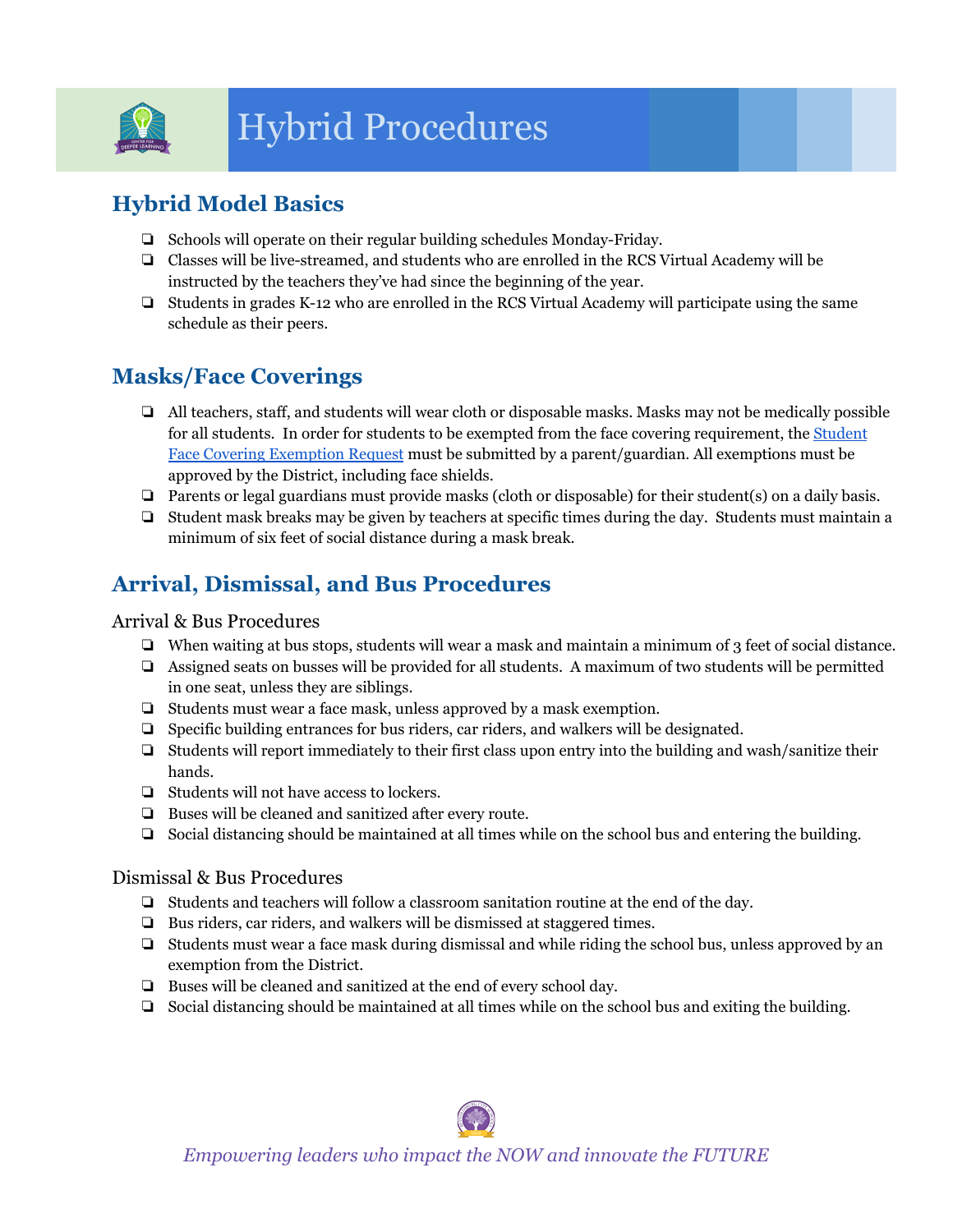#### <span id="page-3-0"></span>**Classrooms**

- ❏ All students will wear a mask at all times unless an official mask exemption is granted by the District or a student has been approved for a mask break.
- ❏ Brief mask breaks may be taken during the school day under the direction of the classroom teacher.
- ❏ Desks will be assigned to students.
- ❏ Desks in classrooms will be spaced a minimum 3 feet apart for social distancing.
- ❏ Students will wash or sanitize their hands before lunch, recess, and between transitions.
- ❏ Classroom activities will limit transitions and opportunities for exposure through the handling of common materials and student congregation. In the event that materials must be shared (pencil sharpener, Clevertouch, hall pass, books, etc.) students will wash/sanitize their hands before and after use of materials.
- ❏ Hallway/classroom drinking fountains will not be used. Students should bring a personal water bottle.
- ❏ Chromebooks should be transported to and from school in backpacks. Students will be taught strategies for safely transporting their Chromebooks.
- ❏ In the event of a teacher absence during an in-person instructional day, classrooms will be staffed by a qualified substitute.

#### <span id="page-3-1"></span>**Restrooms**

- ❏ Masks will be worn at all times while in the restroom.
- ❏ A limited number of students will be permitted in the restroom at one time. Waiting areas inside and outside the restroom and available restroom facilities will be marked to ensure social distancing.
- ❏ Students will wash/sanitize their hands after using the restroom.
- ❏ Restrooms will be cleaned frequently throughout the day.

#### <span id="page-3-2"></span>**Hallways**

- ❏ Staff and students should maintain three to six feet of social distancing when traveling in hallways and follow any directional patterns set by the building.
- ❏ Masks will be worn at all times while traveling in hallways.
- ❏ Hallway/classroom drinking fountains will not be used. Students should bring a personal water bottle to school everyday.

### <span id="page-3-3"></span>**Breakfast/Lunch**

- ❏ Students will wash/sanitize their hands before and after all food consumption.
- ❏ Breakfast will be grab-and-go.
- ❏ Three to six feet of social distance will be maintained when waiting in lunch lines. Marks will be placed on the wall or floor to assist students with this while standing in line.
- ❏ All students will scan student ID cards to purchase lunch. If a student does not have a card, they will give their name to the cashier at the point of sale.
- ❏ Lunch tables will be socially distanced at a minimum of 3 feet apart; students will be seated at a minimum of 3 feet apart.

#### <span id="page-3-4"></span>**Recess**

- ❏ Students will wash/sanitize their hands before and after recess.
- ❏ Students will be encouraged to maintain 3-6 feet of social distance at all times.

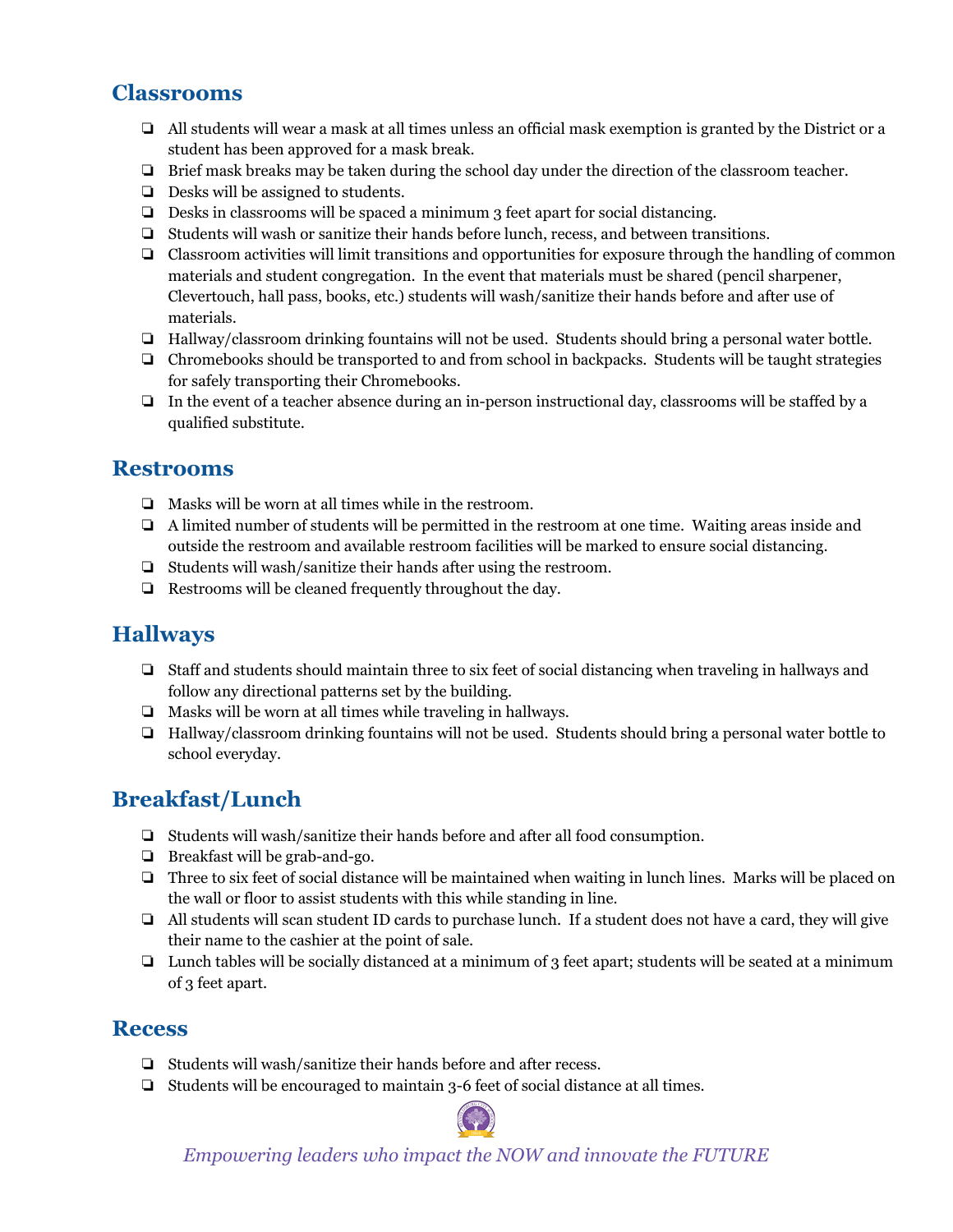- ❏ Masks are required during recess.
- ❏ In the event of indoor recess, masks will be worn and students will maintain a minimum of 3 feet of social distancing during all activities.

### <span id="page-4-0"></span>**Guidance for Attending School**

Please check your child for any symptoms of COVID-19 and **DO NOT** send your child to school if they present with any of the following symptoms:

- ❏ Fever of 100.4 or above
- ❏ Cough
- ❏ Shortness of breath
- ❏ Fatigue
- ❏ Body Aches
- ❏ Headache
- ❏ Loss of taste or smell
- ❏ Sore throat
- ❏ Runny nose
- ❏ Nausea & vomiting
- ❏ Diarrhea

Please check your child's temperature every morning before sending them to school, and be available to pick up your child if they are sick. Ensure that your child's school has a reliable, working phone number where you can be contacted during school hours. If a child is sick, they may return to school if they have been fever-free for 24 hours without medication and symptoms have improved, or they have a negative COVID-19 test. Please notify the school if your child or anyone in your household has been exposed to COVID-19.

Please also review the additional guidance on attending school from [Nationwide](https://drive.google.com/file/d/1i-tlGKbjcLzH1fCA3b52avr3BEHl0WJ3/view?usp=sharing) Children's Hospital and Franklin [County](https://drive.google.com/file/d/1i-tlGKbjcLzH1fCA3b52avr3BEHl0WJ3/view?usp=sharing) Public Health and the Reynoldsburg City Schools Guide to What To Do In the Case of [Suspected](https://drive.google.com/file/d/1pLsNd6BAvzGZF235qfFV9DMNJ8h-3o52/view?usp=sharing) or Actual [COVID-19](https://drive.google.com/file/d/1pLsNd6BAvzGZF235qfFV9DMNJ8h-3o52/view?usp=sharing) Infection

# <span id="page-4-1"></span>**Other Pandemic Safety Considerations**

- ❏ No visitors or volunteers will be allowed in buildings.
- ❏ Parents who are coming into the building to drop off items or sign students in or out of school should wear a mask and observe social distancing visuals that will be clearly marked in the office.
- ❏ Parent meetings should be held virtually to the fullest extent possible.
- ❏ No large group student events will be held.
- ❏ No field trips will be permitted.
- ❏ Discuss good hygiene habits with your child, such as washing their hands for a minimum of 20 seconds.
- ❏ Remind your child to maintain social distance at all times.
- ❏ Check your student's temperature and monitor them for symptoms before they report to school each day.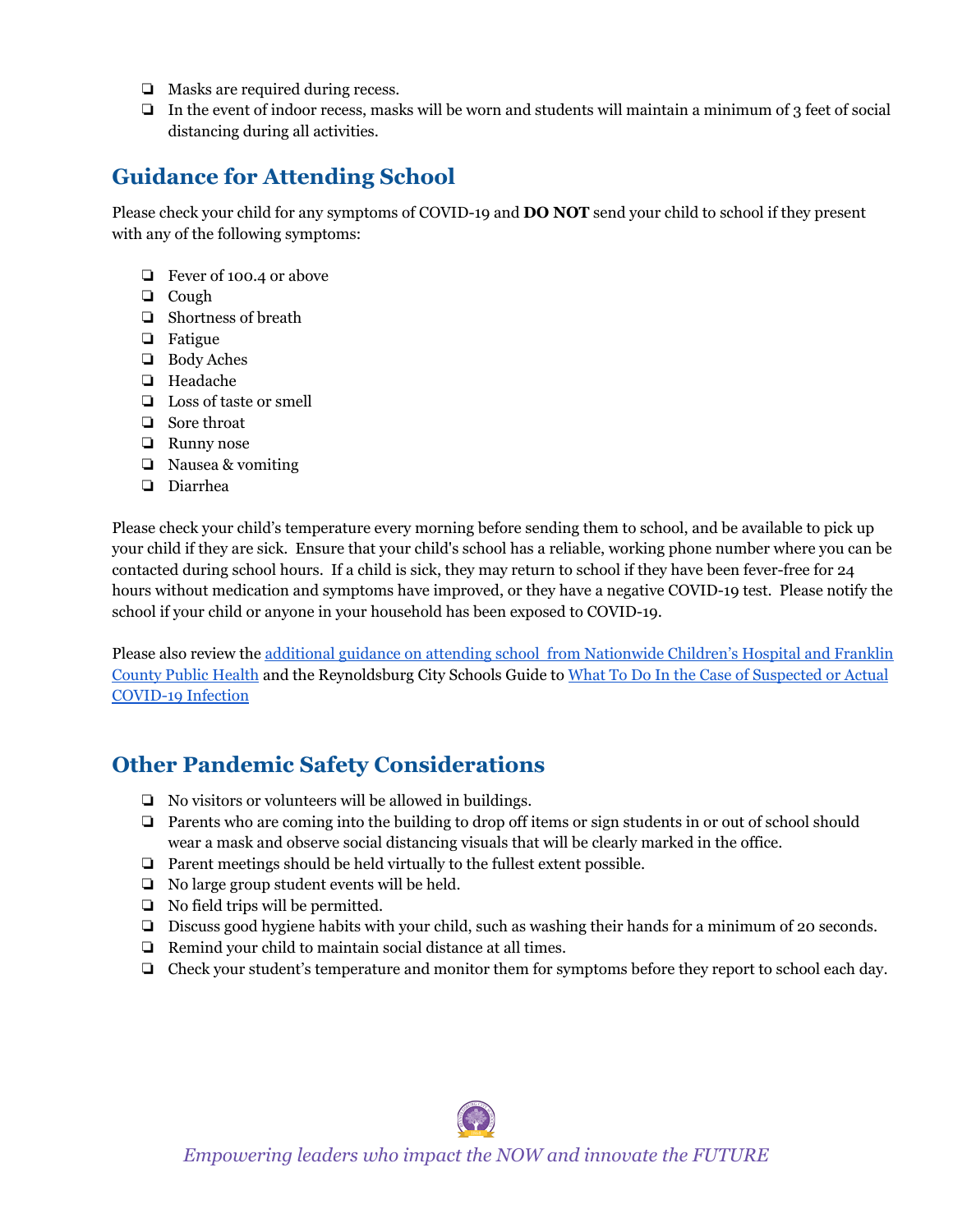# Hybrid Learning Schedules

If you have questions about when your student attends school in person, please contact your building principal.

# Hybrid Schedule: All Elementary Schools & Hannah Ashton Middle School

| <b>Monday</b>                                                                                                               | <b>Tuesday</b>                   | Wednesday                                  | <b>Thursday</b>           | Friday                    |
|-----------------------------------------------------------------------------------------------------------------------------|----------------------------------|--------------------------------------------|---------------------------|---------------------------|
| A-K In Person                                                                                                               | A-K In Person                    | A-Z Remote<br>Instruction                  | A-K Remote<br>Instruction | A-K Remote<br>Instruction |
| L-Z Remote<br>Instruction                                                                                                   | L-Z Remote<br><b>Instruction</b> | L-Z In Person<br>A-Z Remote<br>Instruction |                           | L-Z In Person             |
| <b>Student Start/Dismissal Times</b><br>All elementary schools: 8:05am-2:35pm<br>Hannah Ashton Middle School: 7:25am-1:55pm |                                  |                                            |                           |                           |

# <span id="page-5-0"></span>Hybrid Schedule: Waggoner Road Middle School & Waggoner Road Junior High

| <b>Monday</b>                                                                                                                  | <b>Tuesday</b>                            | Wednesday                 | <b>Thursday</b>                            | Friday                                     |
|--------------------------------------------------------------------------------------------------------------------------------|-------------------------------------------|---------------------------|--------------------------------------------|--------------------------------------------|
| Team $1 \& 2$<br>A-K In Person                                                                                                 | Team $1 \& 2$<br>A-K In Person            | A-Z Remote<br>Instruction | Team $1 \& 2$<br>A-K Remote<br>Instruction | Team $1 \& 2$<br>A-K Remote<br>Instruction |
| Team $3 & 4$<br>L-Z Remote<br>Instruction                                                                                      | Team $3 & 4$<br>L-Z Remote<br>Instruction | A-Z Remote<br>Instruction | Team $3 & 4$<br>L-Z In Person              | Team $3 & 4$<br>L-Z In Person              |
| <b>Student Start/Dismissal Times</b><br>Waggoner Road Middle School: 9:20am-3:50pm<br>Waggoner Road Junior High: 8:50am-3:20pm |                                           |                           |                                            |                                            |

# <span id="page-5-1"></span>Hybrid Schedule: 9X, All 10-12 Academies, STEM Middle @ Baldwin

| <b>Monday</b>                                                                                                                                        | <b>Tuesday</b>      | Wednesday   | <b>Thursday</b>     | <b>Friday</b>       |  |
|------------------------------------------------------------------------------------------------------------------------------------------------------|---------------------|-------------|---------------------|---------------------|--|
| A-K In Person                                                                                                                                        | A-K In Person       | A-Z Remote  | A-K Remote          | A-K Remote          |  |
| (A Day)                                                                                                                                              | (B Day)             | Instruction | Instruction (A Day) | Instruction (B Day) |  |
| L-Z Remote                                                                                                                                           | L-Z Remote          | A-Z Remote  | L-Z In Person       | L-Z In Person       |  |
| Instruction (A Day)                                                                                                                                  | Instruction (B Day) | Instruction | (A Day)             | (B Day)             |  |
| <b>Student Start/Dismissal Times</b><br>STEM Middle @Baldwin Road: 9:20am-3:50pm<br>Livingston Campus: 8:50am-3:20pm<br>Summit Campus: 7:25am-1:55pm |                     |             |                     |                     |  |

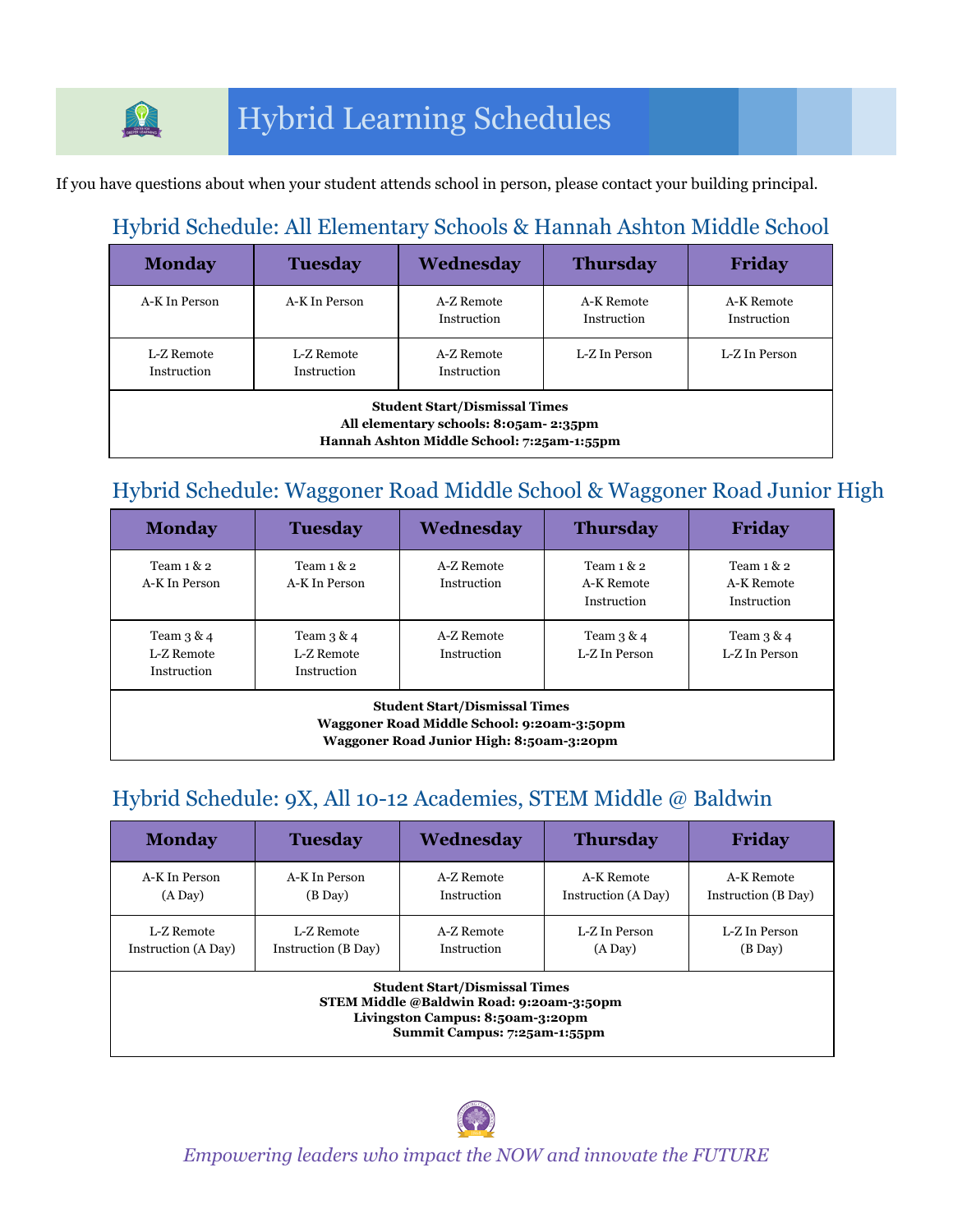# <span id="page-6-0"></span>Remote-Hybrid Schedule: Half-Day Kindergarten

On days in which students are engaging in face-to-face instruction, a typical in-person schedule will apply. On days in which students are engaging in instruction virtually, teachers will run the following schedule:

| <b>Half-Day Kindergarten Schedule</b> |                                                                                                                                                                                                                                                                                                                                        | <b>Half-Day Kindergarten Schedule</b><br><b>Wednesday</b> |                                                                                                                                                                                                                                                                                                                                   |
|---------------------------------------|----------------------------------------------------------------------------------------------------------------------------------------------------------------------------------------------------------------------------------------------------------------------------------------------------------------------------------------|-----------------------------------------------------------|-----------------------------------------------------------------------------------------------------------------------------------------------------------------------------------------------------------------------------------------------------------------------------------------------------------------------------------|
| 8:05-10:55                            | <b>Instructional Block A (AM</b><br><b>Class) Community Building</b><br><b>Circle/SEL Work</b><br>Interactive Read Aloud, Mini Lesson,<br>Phonics/Word Study, Phonemic<br>Awareness, Deeper Learning<br>Experiences, Mini Lesson, Directed<br>Review, Number Talks, Number Corner,<br>Guided Math Practice, Small Group<br>Instruction | 8:05-10:30                                                | <b>Instructional Block/Community</b><br><b>Building Circle/SEL AM or PM</b><br>(Whole Class)<br>Interactive Read Aloud, Mini Lesson,<br>Phonics/Word Study, Phonemic<br>Awareness, Deeper Learning Experiences,<br>Mini Lesson, Directed Review, Number<br>Talks, Number Corner, Guided Math<br>Practice, Small Group Instruction |
| 11:45-2:35                            | <b>Instructional Block B (PM</b><br><b>Class) Community Building</b><br><b>Circle/SEL Work</b><br>Interactive Read Aloud, Mini Lesson,<br>Phonics/Word Study, Phonemic<br>Awareness, Deeper Learning<br>Experiences, Mini Lesson, Directed<br>Review, Number Talks, Number Corner,<br>Guided Math Practice, Small Group<br>Instruction | 10:30-11:30                                               | <b>Independent Work/Small Groups</b><br>Can be students from AM or PM classes                                                                                                                                                                                                                                                     |

\*Buildings may adjust these times to accommodate daily schedules. Communication about adjusted schedules will come from building principals.